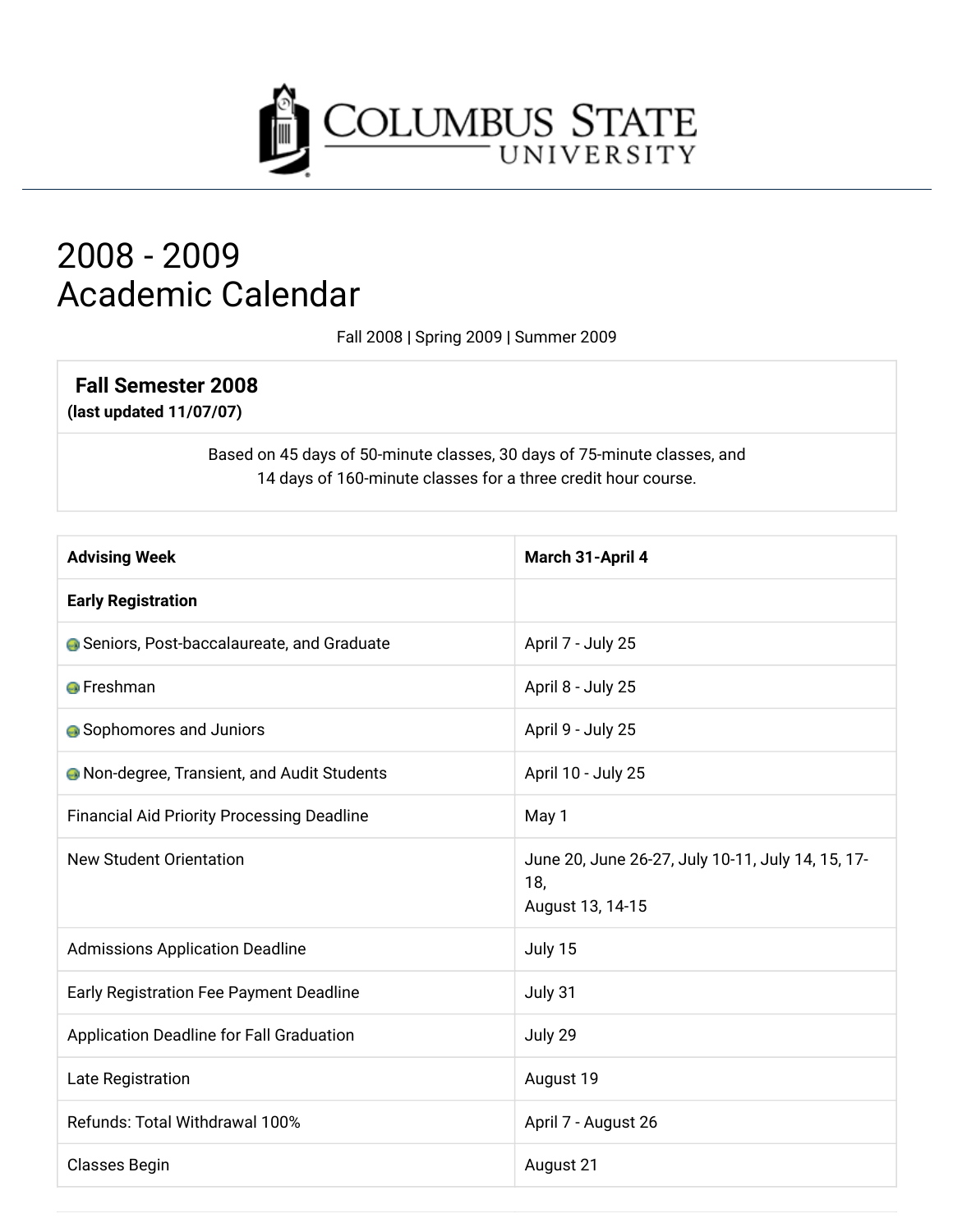| <b>Advising Week</b>                                                                     | March 31-April 4                                                                               |
|------------------------------------------------------------------------------------------|------------------------------------------------------------------------------------------------|
| eCore Classes Begin                                                                      | August 15                                                                                      |
| Schedule Change (Full-Term)                                                              |                                                                                                |
| Drop/Add courses (100% Refund)                                                           | August 21-26                                                                                   |
| Add only                                                                                 | August 27                                                                                      |
| eCore Schedule Change                                                                    | August 15, 18, 19, 20                                                                          |
| Payment Deadline for<br>Late Registration / Schedule Change                              | August 27                                                                                      |
| Pell, ACG, and SMART Grant payments based upon<br>enrollment this date                   | August 28                                                                                      |
| Pro- Rated Partial Refund (Total Withdrawal)                                             | Start August 27                                                                                |
| Labor Day Holiday (no classes, offices closed)                                           | September 1                                                                                    |
| Deadline to Withdraw (Full-term)                                                         | September 19                                                                                   |
| Deadline to Withdraw (Short-terms)                                                       | See Dates of Terms                                                                             |
| eCore Withdrawal Deadline                                                                | October 2                                                                                      |
| 50th Anniversary Convocation at the RiverCenter (Classes<br>cancelled 9:30am to 1:30 pm) | September 25 (Faculty & Freshmen expected to<br>attend, all students are encouraged to attend) |
| Midterm                                                                                  | October 14                                                                                     |
| eCore Midterm                                                                            | October 2                                                                                      |
| Fall Break (no classes)                                                                  | October 16, 17                                                                                 |
| Thanksgiving Holiday Break (no classes)                                                  | November 26-30                                                                                 |
| Thanksgiving Holiday Break (offices closed)                                              | November 27-30                                                                                 |
| Classes End (Full-term)                                                                  | December 12                                                                                    |
| Classes End (Short-terms)                                                                | See Dates of Terms                                                                             |
| <b>Final Examinations</b>                                                                | December 15-19                                                                                 |
| eCore Final Examinations                                                                 | November 20, 21, 24                                                                            |
| <b>Graduation Ceremony</b>                                                               | December 13                                                                                    |
| <b>Grades are Official</b>                                                               | January 2                                                                                      |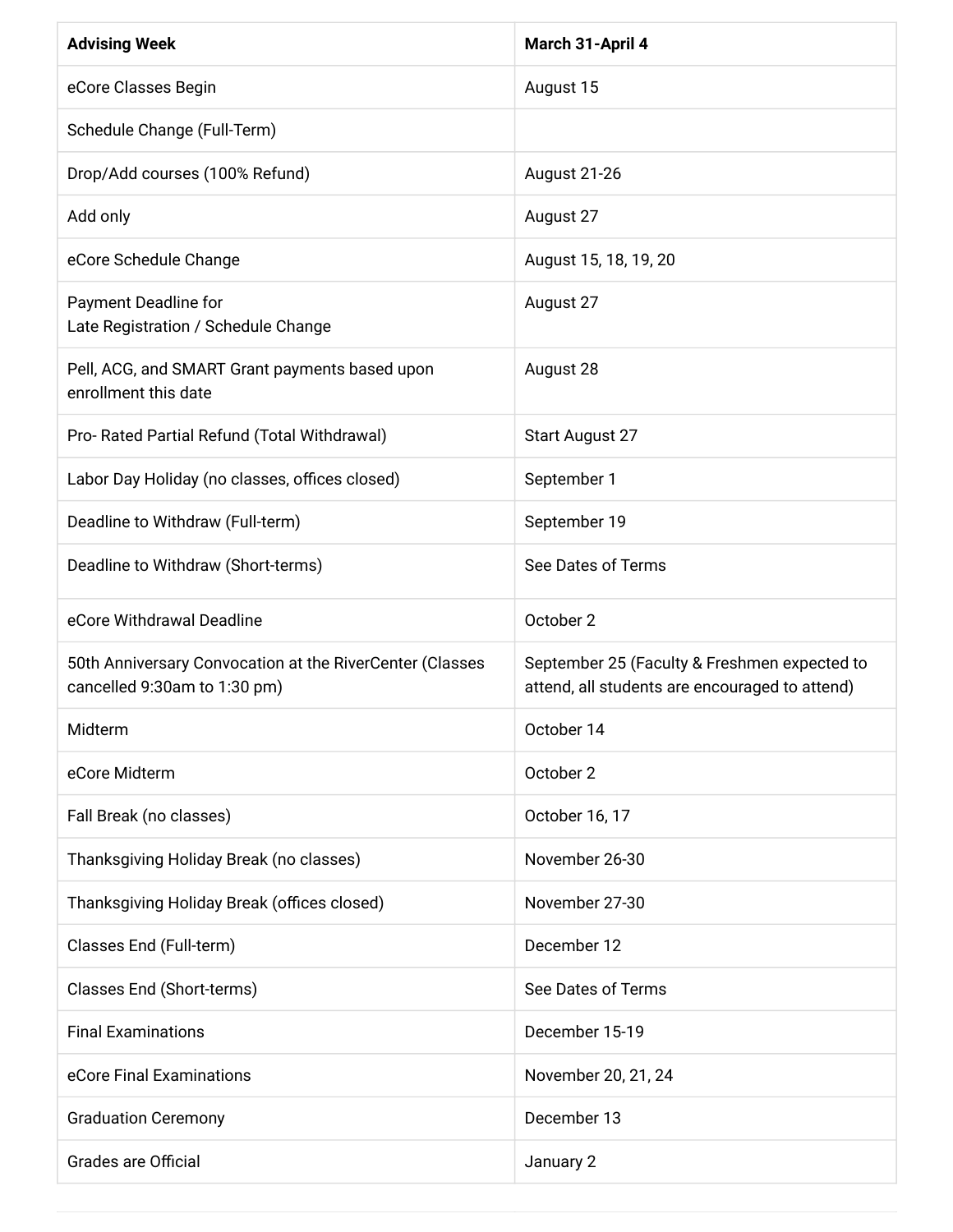### **Spring Semester 2009**

Based on 45 days of 50-minute classes, 30 days of 75-minute classes, and 14 days of 160-minute classes for a three credit hour course.

| <b>Priority Application Deadline</b>                                   | <b>November 1</b>        |
|------------------------------------------------------------------------|--------------------------|
| <b>Financial Aid Priority Processing Deadline</b>                      | November 1               |
| <b>Advising Week</b>                                                   | November 3-7             |
| <b>Early Registration</b>                                              |                          |
| <b>G</b> Seniors, Post-baccalaureate, and Graduate                     | November 10 - December 5 |
| <b>O</b> Freshman                                                      | November 11 - December 5 |
| <b>A</b> Sophomores and Juniors                                        | November 12 - December 5 |
| <b>A</b> Non-degree, Transient, and Audit Students                     | November 13 - December 5 |
| Early Registration Fee Payment Deadline                                | December 5               |
| <b>New Student Orientation</b>                                         | December 16              |
| Application Deadline for Spring Graduation                             | December 19              |
| Late Registration                                                      | January 5-11             |
| Classes Begin                                                          | January 12               |
| Schedule Change (FullTerm)                                             |                          |
| Drop/Add courses (100% Refund)                                         | January 12-15            |
| Add only                                                               | January 16               |
| Pro- Rated Partial Refund (Total Withdrawal)                           | Start January 17         |
| Payment Deadline for Late Registration/Schedule Change                 | January 16               |
| Martin Luther King Holiday (no classes, offices closed)                | January 19               |
| Pell, ACG, and SMART Grant payments based upon<br>enrollment this date | January 20               |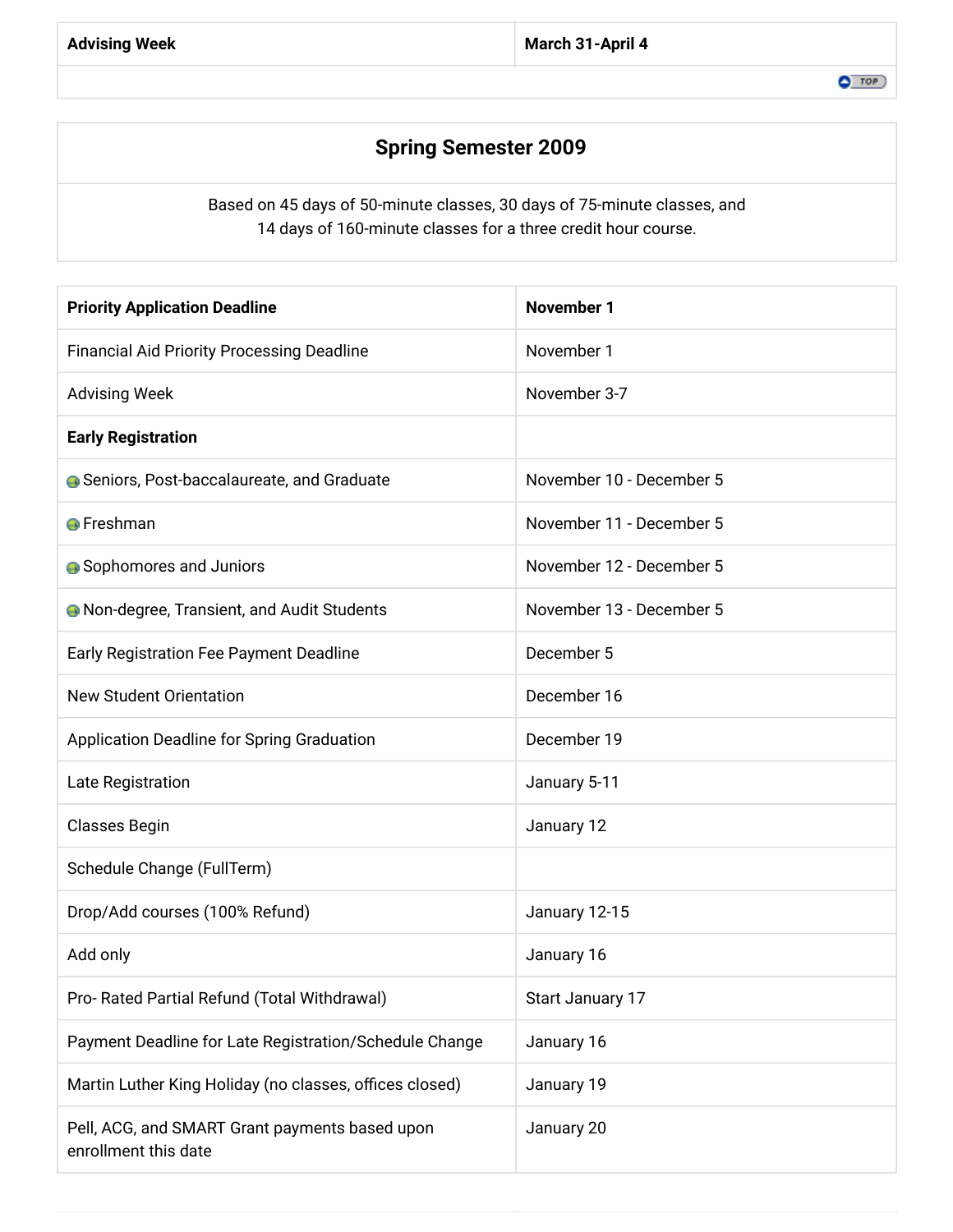| <b>Priority Application Deadline</b> | <b>November 1</b>                            |
|--------------------------------------|----------------------------------------------|
| Deadline to Withdraw (Full-term)     | February 9                                   |
| Deadline to Withdraw (Short-terms)   | See Dates of Terms                           |
| Midterm                              | March <sub>5</sub>                           |
| Spring Break (no classes)            | March 9-15                                   |
| Classes End (Full-term)              | May 4                                        |
| Classes End (Short-terms)            | See Dates of Terms                           |
| <b>Study Day</b>                     | May 5                                        |
| <b>Final Examinations</b>            | May 5 (Evening Classes Only),<br>May 6-9, 11 |
| Grades are Due                       | May 13, 2009 (12 noon)                       |
| <b>Grades are Official</b>           | <b>May 15</b>                                |
| <b>Graduation Ceremony</b>           | May 16                                       |
|                                      | $O$ TOP                                      |

#### **Summer Term 2009** May Session | June Session

#### **May Session**

Based on 14 days of 160-minute classes.

| <b>Priority Application Deadline</b>               | March 15         |
|----------------------------------------------------|------------------|
| <b>Financial Aid Priority Processing Deadline</b>  | March 15         |
| <b>Advising Week</b>                               | April 6-10       |
| <b>Early Registration</b>                          |                  |
| ● Seniors, Post-baccalaureate, and Graduate        | April 13 - May 4 |
| <b>O</b> Freshman                                  | April 14 - May 4 |
| Sophomores and Juniors                             | April 15 - May 4 |
| <b>A</b> Non-degree, Transient, and Audit Students | April 16 - May 4 |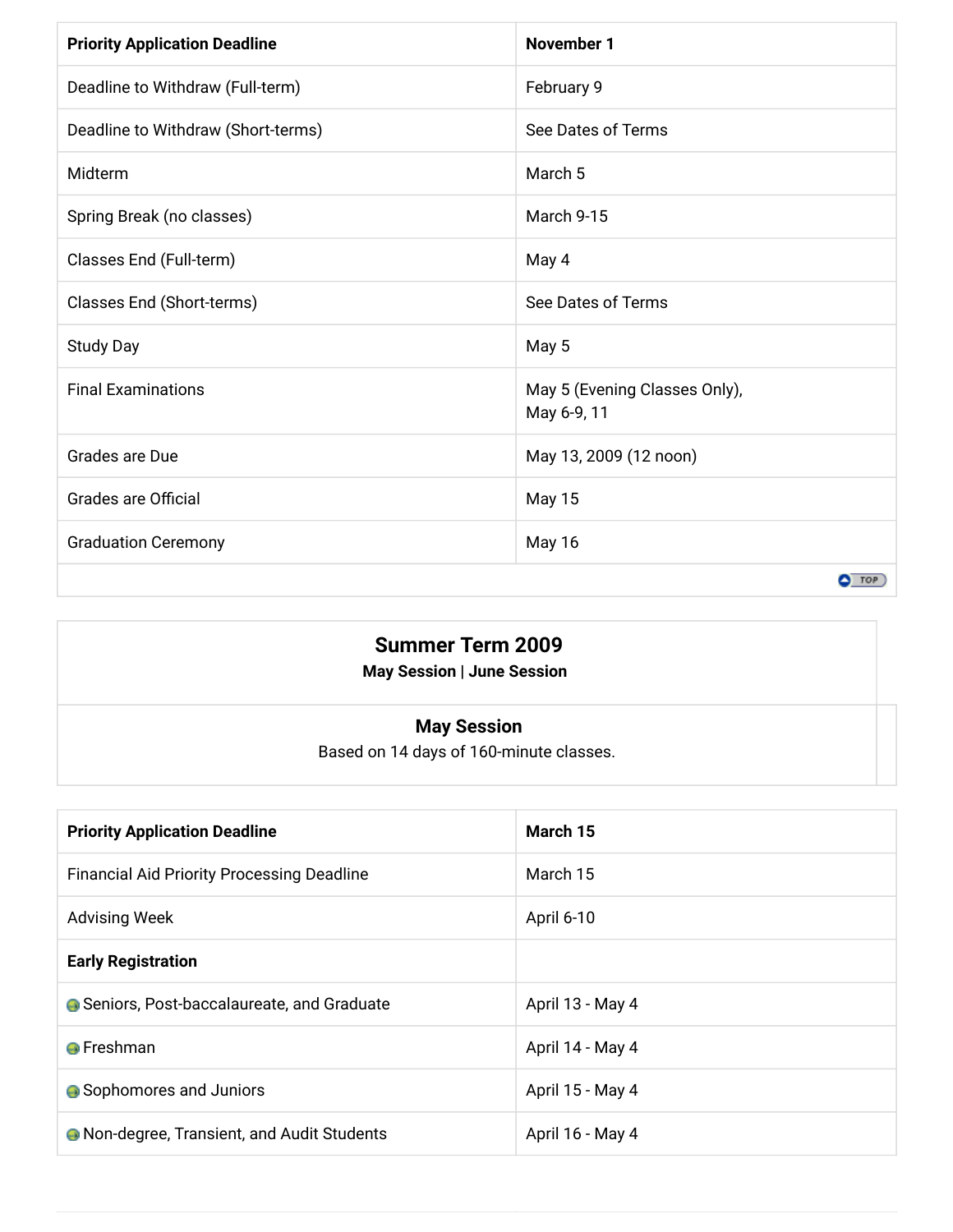| <b>Priority Application Deadline</b>                                 | March 15           |
|----------------------------------------------------------------------|--------------------|
| Early Registration Fee Payment Deadline (May & May/June<br>Sessions) | May 4              |
| <b>Classes Begin</b>                                                 | May 18             |
| Schedule Change (add/ drop with 100% Refund)                         | <b>May 18</b>      |
| Pro- Rated Partial Refund (Total Withdrawal)                         | See chart          |
| Deadline to Withdraw (Full-May-term)                                 | May 22             |
| Deadline to Withdraw (Short-terms)                                   | See Dates of Terms |
| Holiday (no classes, offices closed)                                 | <b>May 25</b>      |
| Midterm                                                              | May 28             |
| Classes End (Full-May-term)                                          | June 5             |
| Classes End (Short-terms)                                            | See Dates of Terms |
| <b>Final Examinations</b>                                            | June 8             |
|                                                                      | $\bullet$ TOP      |

#### **June Session**

Based on 27 days of 85-minute classes, 13 days of 175-minute classes, and 7 weeks of instruction.

| <b>Admissions Application Deadline</b>             | March 15         |
|----------------------------------------------------|------------------|
| <b>Financial Aid Priority Processing Deadline</b>  | March 15         |
| <b>Advising Week</b>                               | April 6-10       |
| <b>Early Registration</b>                          |                  |
| <b>A</b> Seniors, Post-baccalaureate, and Graduate | April 13 - May 4 |
| <b>O</b> Freshman                                  | April 14 - May 4 |
| ● Sophomores and Juniors                           | April 15 - May 4 |
| <b>A</b> Non-degree, Transient, and Audit Students | April 16 - May 4 |
| Application Deadline for Summer Graduation         | May 11           |
| <b>Summer Open Registration</b>                    | May 18-June 4    |